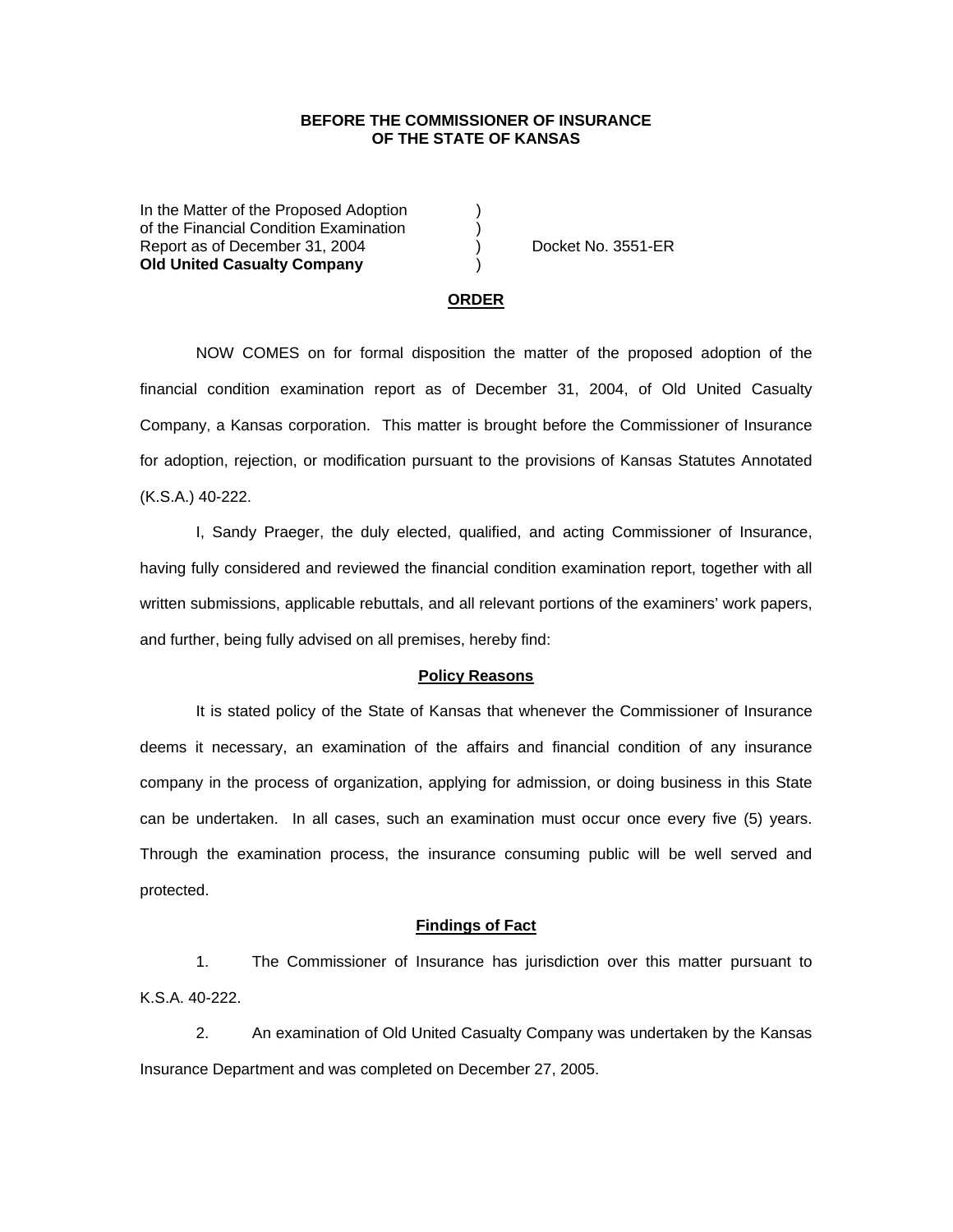3. The examiner-in-charge tendered and filed with the Kansas Insurance Department a verified written report of the examination within thirty (30) days following completion of the examination, to wit; October 28, 2005.

 4. The examination determined that losses incurred under the Old United Casualty Company's non-charge back program for dealer/agents had been used to reduce the premium income accounts instead of appropriately charging the loss expense accounts thereby causing an understatement of premiums written for premium tax purposes in ten (10) states.

5. Following receipt of the verified report, the Kansas Insurance Department transmitted the report to Old United Casualty Company on January 18, 2006, with a duly executed notice advising the company of its opportunity to prepare and submit to the Kansas Insurance Department a written submission or rebuttal with respect to any and all matters contained in the report. Old United Casualty Company was further advised that any written submission or rebuttal needed to be filed with the Kansas Insurance Department no later than thirty (30) days after receipt of the verified report.

 6. Old United Casualty Company filed a written rebuttal of the verified report on February 8, 2006.

 7. Following receipt of the company rebuttal, the Kansas Insurance Department made certain revisions and transmitted the revised report to Old United Casualty Company on May 1, 2006, with a duly executed notice advising the company of its opportunity to prepare and submit to the Kansas Insurance Department a written submission or rebuttal with respect to any and all matters contained in the report. Old United Casualty Company was further advised that any written submission or rebuttal needed to be filed with the Kansas Insurance Department no later than ten (10) days after receipt of the verified report.

 8. Old United Casualty Company filed a written acceptance of the verified report on May 11, 2006.

9. Based upon the written submission tendered by Old United Casualty Company, the company took no exceptions to matters contained in the verified report.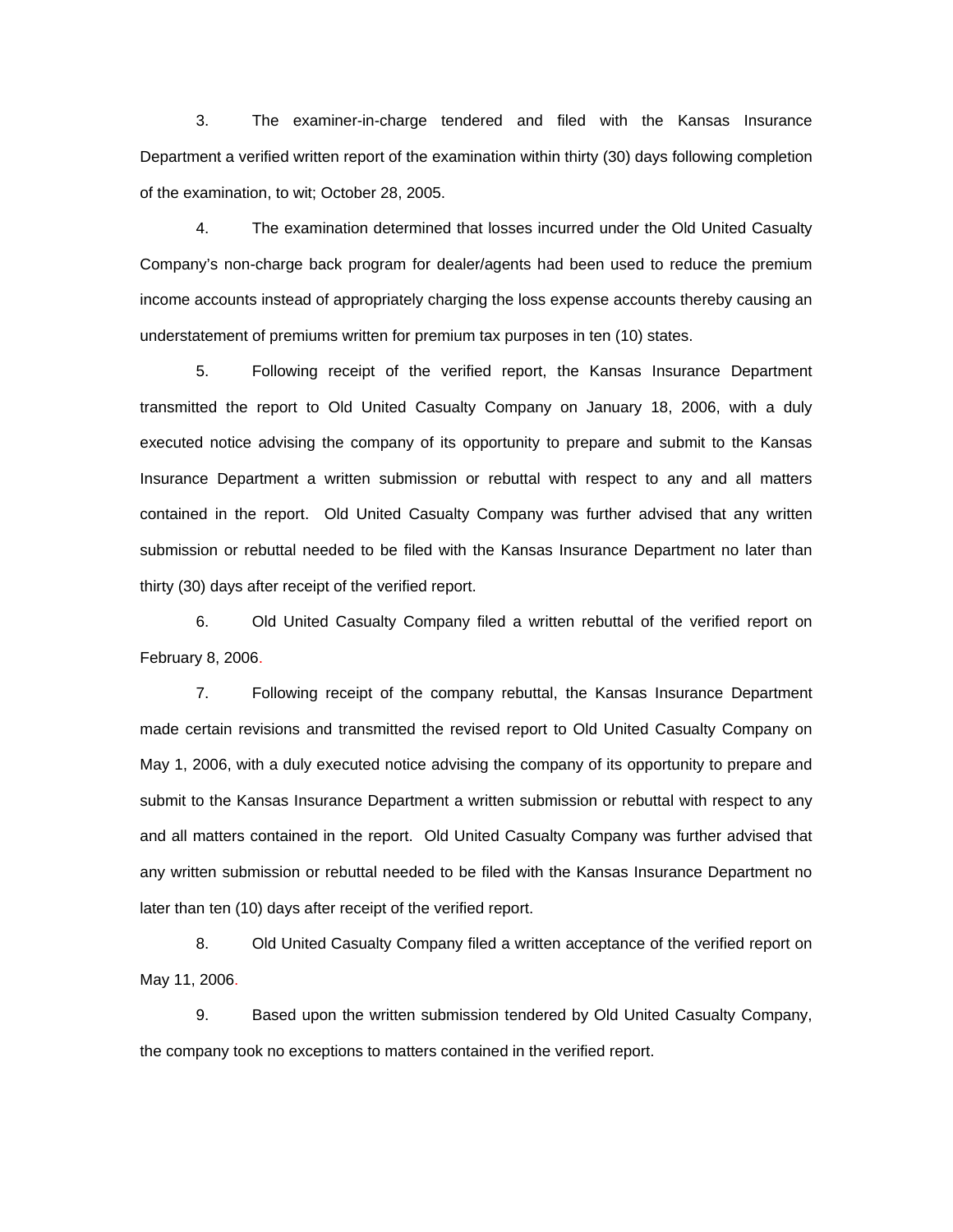10. Within thirty (30) days of the end of the time period allowed for written submission or rebuttal, the Commissioner of Insurance fully reviewed the report, together with all written submissions and rebuttals provided by Old United Casualty Company. The Commissioner of Insurance further reviewed all relevant workpapers.

 11. No other written submissions or rebuttals were submitted by Old United Casualty Company.

# **Conclusion of Law**

12. K.S.A. 40-222(k)(2) provides:

"Within 30 days of the end of the period allowed for the receipt of written submissions or rebuttals, the commissioner shall fully consider and review the report, together with any written submissions or rebuttals and any relevant portions of the examiners workpapers and enter an order:

- (A) Adopting the examination report as filed or with modification or corrections. If the examination report reveals that the company is operating in violation of any law, regulation or prior order of the commissioner, the commissioner may order the company to take any action the commissioner considers necessary and appropriate to cure such violations; or
- (B) rejecting the examination report with directions to the examiners to reopen the examination for purposes of obtaining additional data, documentation or information, and refiling pursuant to subsection (k); or
- (C) call and conduct a fact-finding hearing in accordance with K.S.A. 40-281 and amendments thereto for purposes of obtaining additional documentation, data, information and testimony."
- 13. Based upon the Finding of Fact enumerated in paragraphs #1 through #11

above, the financial condition examination report as of December 31, 2004, of Old United Casualty Company should be adopted.

# **IT IS THEREFORE, BY THE COMMISSIONER OF INSURANCE, ORDERED THAT:**

1. Old United Casualty Company should file amended premium tax returns for the

years 2003 and 2004 correcting the understatement of premium income due to errors associated

with its non-charge back program in each state identified in the examination report.

2. The financial condition examination report as of December 31, 2004, of Old United Casualty Company, hereby is adopted.